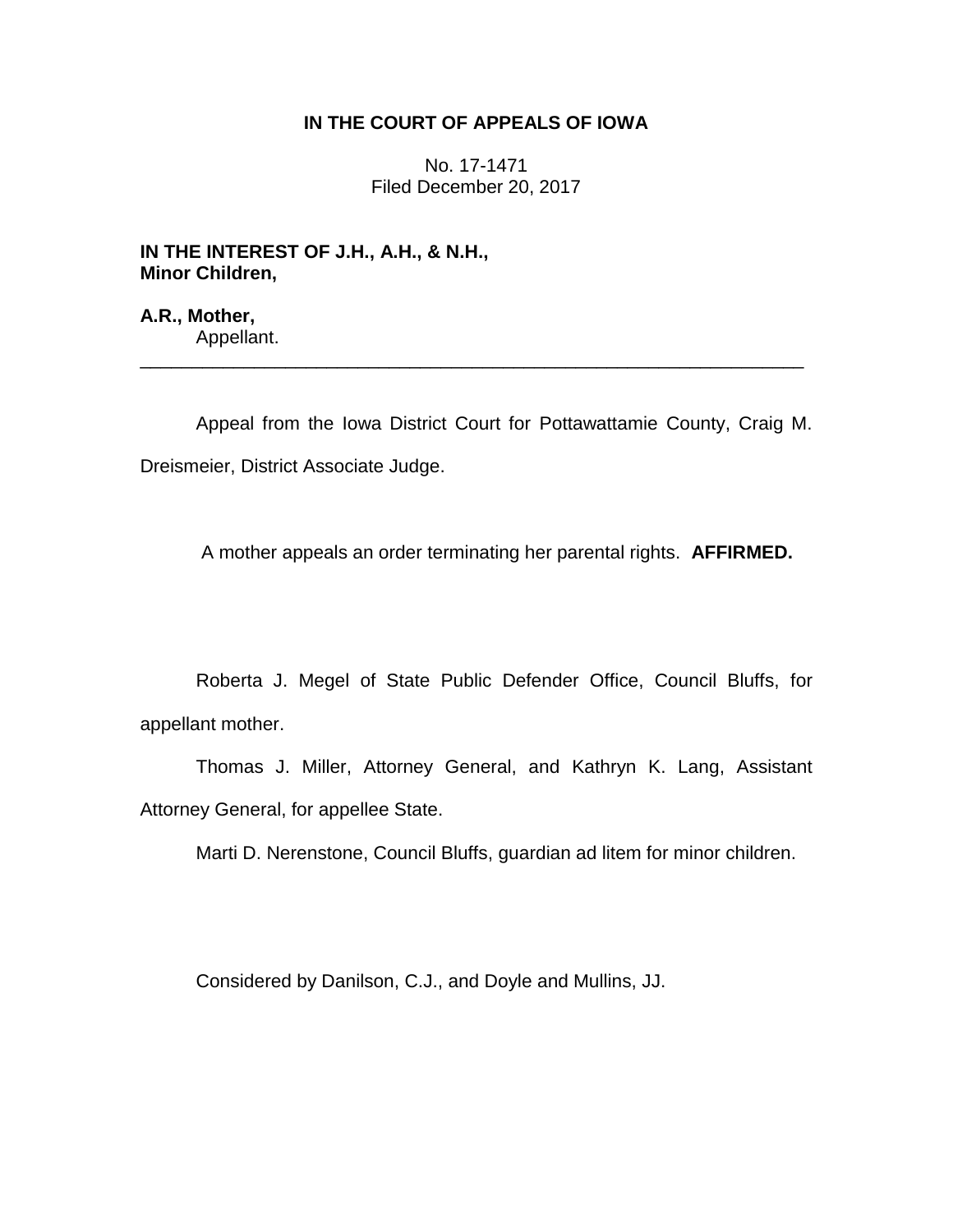## **MULLINS, Judge.**

 $\overline{a}$ 

A mother appeals a juvenile court order terminating her parental rights to her three children, born in 2010, 2013, and 2016, respectively.<sup>1</sup> She contends the State failed to prove by clear and convincing evidence the statutory grounds for termination. $2$ 

The mother and children came to the attention of the Iowa Department of Human Services (DHS) in July 2016—the youngest child was recently born at that time and tested positive for various controlled substances that the mother later admitted using during her pregnancy, including methamphetamine, marijuana, and sedatives. She also revealed she frequently visited the emergency room for treatment of injuries resulting from domestic violence. One of the other children subsequently tested positive for drugs.

On August 1, the juvenile court ordered the children be removed from the family home. The children were adjudicated children in need of assistance (CINA) in October 2016, and the court ordered them to be placed with their maternal grandparents. From November 2016 through March 2017, the mother

 $1$  The father's parental rights were also terminated. The father filed a timely notice of appeal but failed to timely file his petition on appeal. As a result, the supreme court dismissed the father's appeal. *See* Iowa R. App. P. 6.201(1)(b), (2).

 $2$  The mother also passively states she should be given additional time to work toward reunification and termination is not in the best interests of the children. Because she provides no supportive facts, argument, or analysis on these assignments of error, we consider the arguments waived. *See* Iowa R. App. P. 6.903(2)(g)(3); *see also In re C.B.*, 611 N.W.2d 489, 492 (Iowa 2000) ("A broad, all encompassing argument is insufficient to identify error in cases of de novo review."); *Hyler v. Garner*, 548 N.W.2d 864, 876 (Iowa 1996) ("[W]e will not speculate on the arguments [a party] might have made and then search for legal authority and comb the record for facts to support such arguments."); *Ingraham v. Dairyland Mut. Ins. Co.*, 215 N.W.2d 239, 240 (Iowa 1974) ("To reach the merits of this case would require us to assume a partisan role and undertake the appellant's research and advocacy. This role is one we refuse to assume.").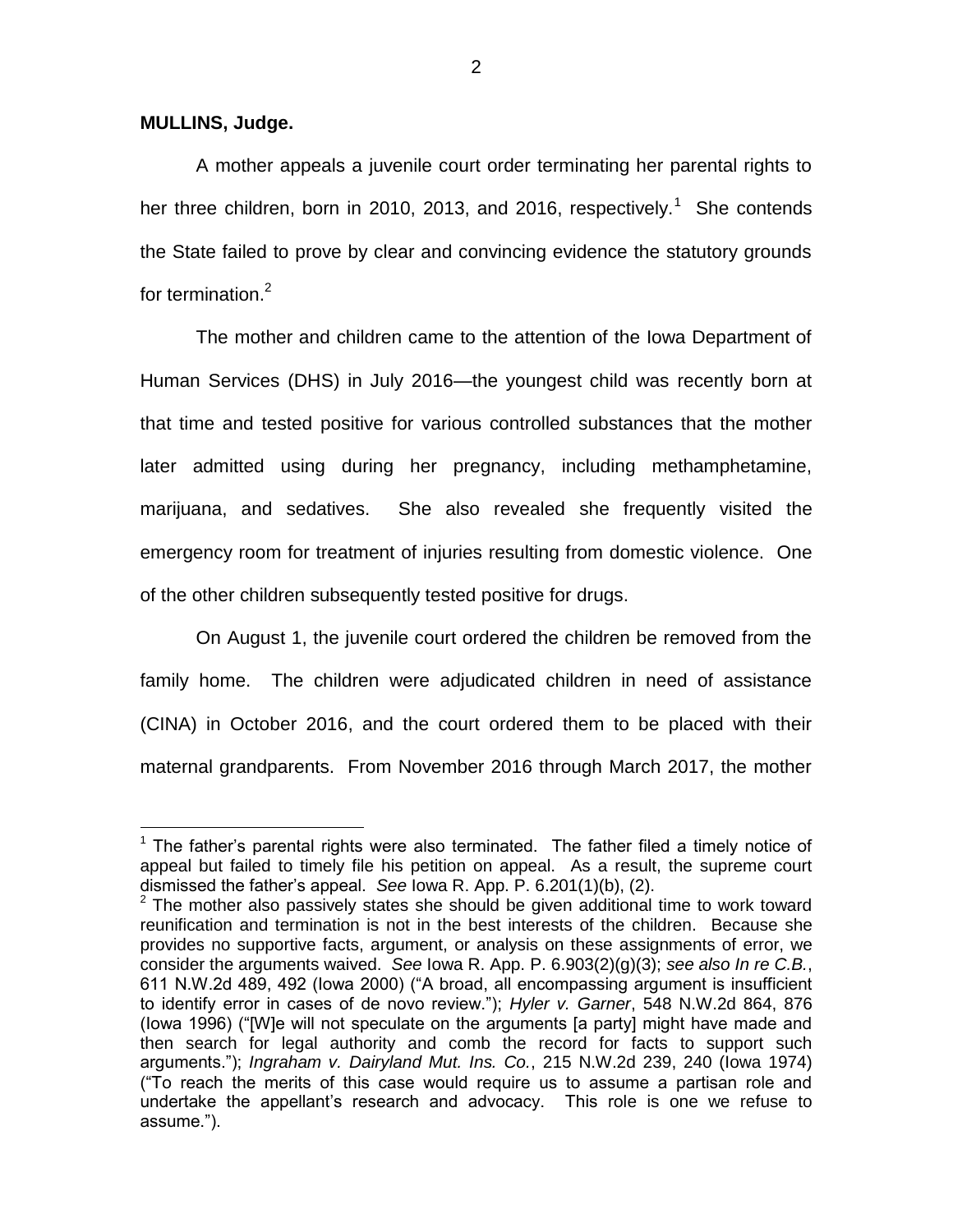did not cooperate with services offered by DHS. She began participating in a substance-abuse program in early March but left the program without successful completion. Thereafter, her whereabouts were unknown until she was arrested in May on charges of possession of a controlled substance and drug paraphernalia, as well as interference with official acts. In July, the mother was sentenced to prison. At the termination hearing on August 24, 2017, the mother testified she expected to be granted parole in October but her ultimate discharge date was to be in June of 2018. In September 2017, the juvenile court terminated the mother's parental rights pursuant to Iowa Code section 232.116(1)(e), (f), (h), and (*l*) (2017). This appeal followed.

We review termination-of-parental-rights proceedings de novo. *In re M.W.*, 876 N.W.2d 212, 219 (Iowa 2016). "We are not bound by the juvenile court's findings of fact, but we do give them weight, especially in assessing the credibility of witnesses." *Id.* (quoting *In re A.M.*, 843 N.W.2d 100, 110 (Iowa 2014)). Our primary consideration is the best interests of the child. *In re J.E.*, 723 N.W.2d 793, 798 (Iowa 2006).

As noted, the juvenile court terminated the mother's parental rights pursuant to Iowa Code section 232.116(1)(e), (f), (h), and (*l*). "On appeal, we may affirm the juvenile court's termination order on any ground that we find supported by clear and convincing evidence." *In re D.W.*, 791 N.W.2d 703, 707 (Iowa 2010).

Under section 232.116(1)(f), the court may terminate parental rights if it finds the State has proven by clear and convincing evidence the child (1) is four years of age or older; (2) has been adjudicated CINA; (3) has been removed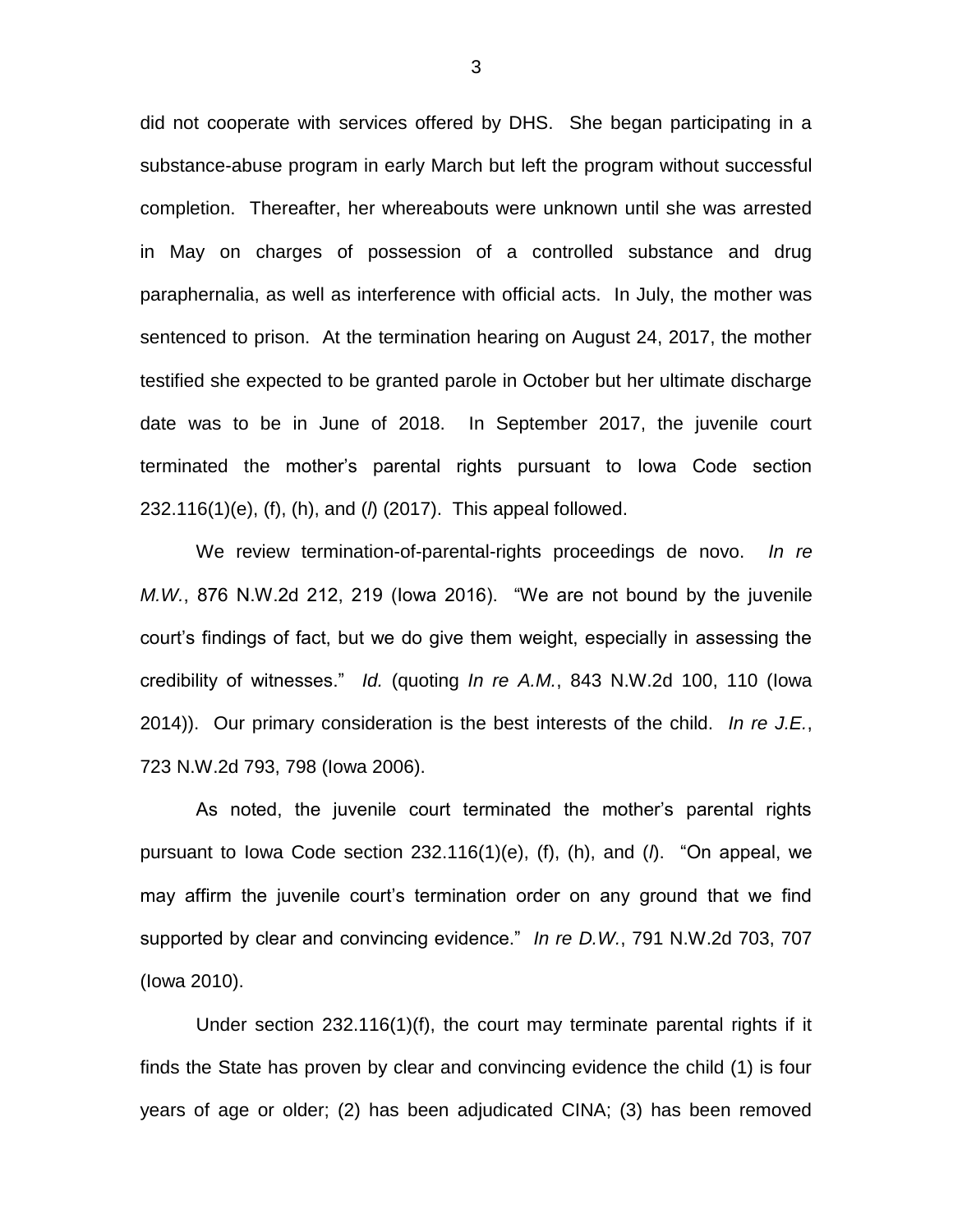from the physical custody of the parent for the last twelve consecutive months and any trial period at home has been less than thirty days; and (4) cannot be returned to the parent's custody at the time of the termination hearing. Similarly, under section 232.116(1)(h), the court may terminate parental rights if it finds the State has proved by clear and convincing evidence the child (1) is three years of age or younger; (2) has been adjudicated CINA; (3) has been removed from the physical custody of the parent for the last six consecutive months and any trial period at home has been less than thirty days; and (4) cannot be returned to the parent's custody at the time of the termination hearing.

It is undisputed that, at the time of the termination hearing, elements one through three of section 232.116(1)(f) were satisfied as to the two older children, N.H. and A.H. It is also undisputed that elements one through three of section 232.116(1)(h) were satisfied as to the youngest child, J.A. The only question is whether there is clear and convincing evidence the children could not be returned to the mother's custody at the time of the termination hearing. Iowa Code § 232.116(1)(f)(4), (h)(4); *see A.M.*, 843 N.W.2d at 111 (indicating the statutory language "at the present time" refers to the termination hearing).

At the time of the termination hearing, the mother was serving a term of imprisonment. Although she expected to be granted parole in approximately two months, that expectation does not change the fact that she was incarcerated at the time of the termination hearing. The mother's status at the time of the hearing is clear and convincing evidence that the children could not be returned to her custody at that point in time. We therefore affirm the termination of the